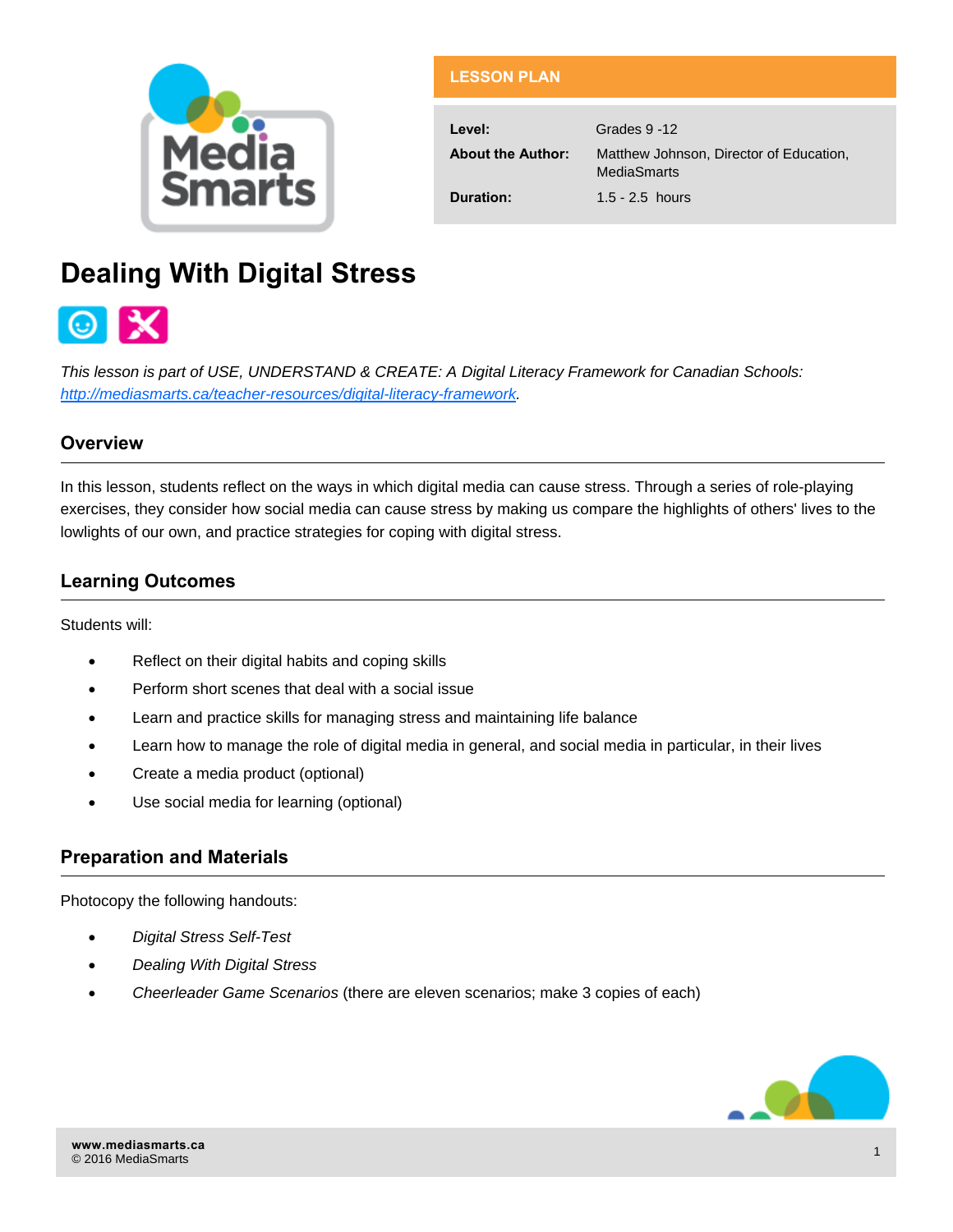Optional: Provide or have students bring cameras (still or video; cell phone cameras can be used) and provide access to video-editing software or a photo-hosting site or set up a real or mock social network profile for the "Better or Worse" activity.

## **Procedure**

### **Digital Stress**

Begin by distributing the handout *Digital Stress Self-Test* and read through it with the class. After reassuring them that nobody (including you) will see the results, have students complete the handout.

Once students have completed the self-test, have them turn the page over and *reflect for five minutes* on the question of what causes digital stress. Then have them do five minutes of "Wild Mind" writing on that question. (Make sure that nobody starts writing before the five minutes' reflection time is up, and that during the five minutes of "Wild Mind" writing they do not stop or take their pens or pencils off the paper). Reassure them that if they can't think of anything to write, they can repeat the question or simply write "I can't think of anything to write."

After the five-minute writing session, have students read what they wrote and then share with the class what they think causes digital stress. (They should not read their "Wild Mind" writing verbatim, but "mine" it for insights to share.) Make sure the following things come up:

- Social media can make you worry about getting left out or about what people are saying about you if you aren't constantly checking it.
- Social media can make you feel like other people are having more fun or have better lives than you because you only see the highlights of their lives.
- You can feel pressure to always seem positive in your social media.
- Social media can make it hard to get work done or enjoy things because you're always checking it or posting to it.
- Digital stress affects both boys and girls. (In fact, some research has found that boys are *more* affected by digital stress than girls!)

#### **Better or Worse**

Now tell students you are going to explore the causes of digital stress through a drama game called "Better or Worse." Have the class pick a social event that they might participate in, such as a date, a party, a sports event, a trip to the beach, etc. Recruit enough students to act out key roles in the event. Then have other students write down positive and negative things that might happen to different people at the event (positive examples might include: you sink a basket at a basketball game, or meet someone you like at a party; negative examples might include: you slip and fall down at a basketball game, or spill a drink on someone you like at a party.) Have the students pass their written suggestions to you (so that you can weed out any that are inappropriate), select an equal number of positive and negative examples, and give them to the students acting in the scene to read without sharing them with the rest of the class.

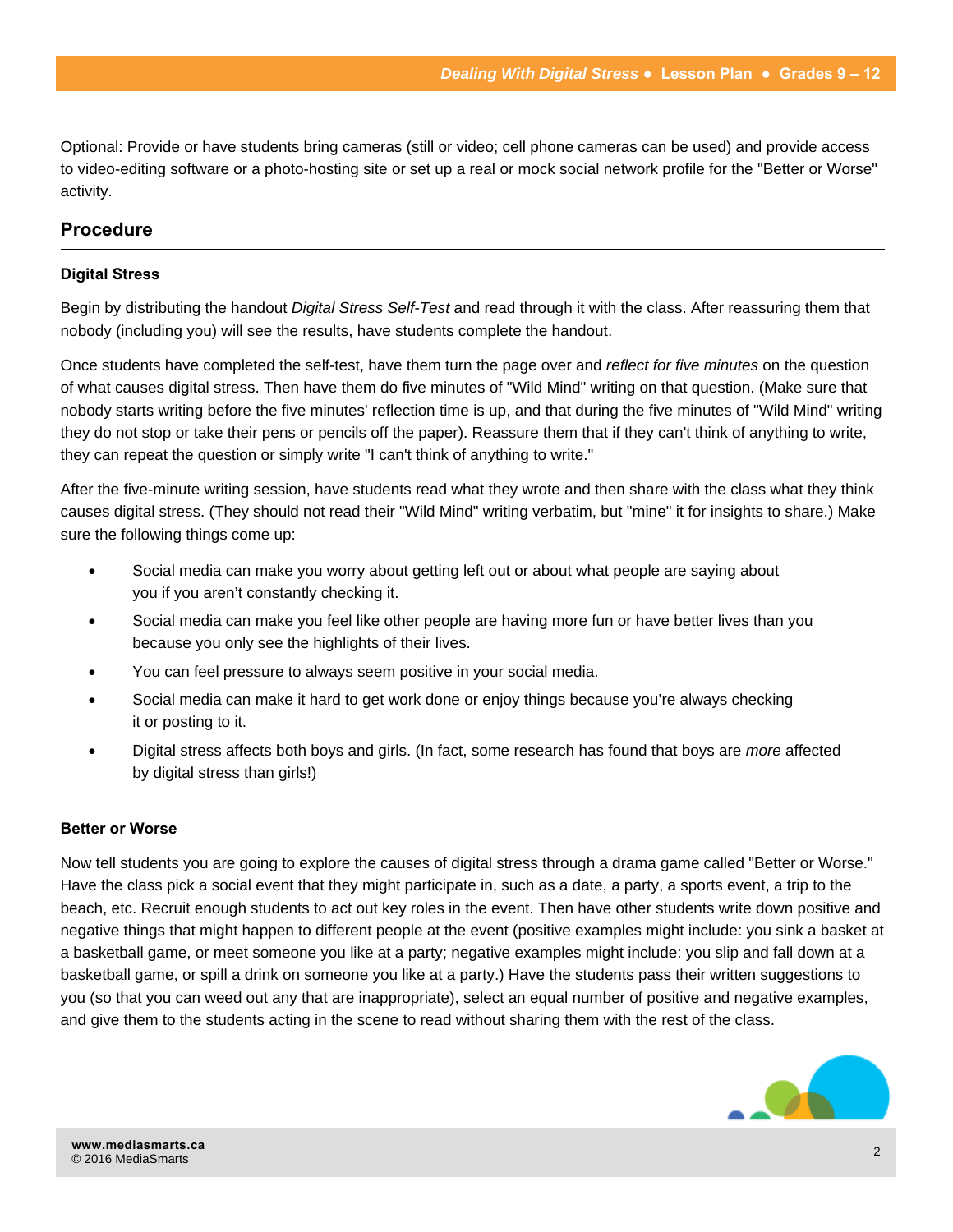Now divide the rest of the class into the Positive team and the Negative team. Each team is going to selectively document the scene, with the Positive team only recording positive events and the Negative team only recording negative events. Depending on your technical capabilities and time constraints, the teams may either document these with cameras or simply by writing them down. Once the scene has been completed, the two teams will assemble their "version" of the event: again depending on your technical capabilities and time constraints, this can be done simply by reading the list, by editing together the video they recorded, or by posting photos to a photo-hosting site or a real or mock social networking profile.

## **Dealing With Digital Stress**

Ask students how they would feel if they saw the "positive" version on someone's social network and how they would feel if they saw the "negative" version. If both the positive and negative events happened to them, would they feel pressure to post more of one type or another?

Distribute the handout *Dealing With Digital Stress* and go through it with the class. Wherever possible, draw connections back to the scene and the *Digital Stress Self-Test*.

#### **Cheerleader Game**

Divide the class into groups of three or four. Distribute the handout *Cheerleader Game Scenarios* and assign one scenario handout to each of the groups. In each group, one or two students should play the characters in the scenario while the other two should act as "cheerleaders" who periodically "freeze" the action to suggest how the characters could use strategies from the *Dealing With Digital Stress* handout to manage their digital stress. Depending on your technical capabilities and time constraints, these scenes can be done as live skits, as videos, or in real or mock social networks.

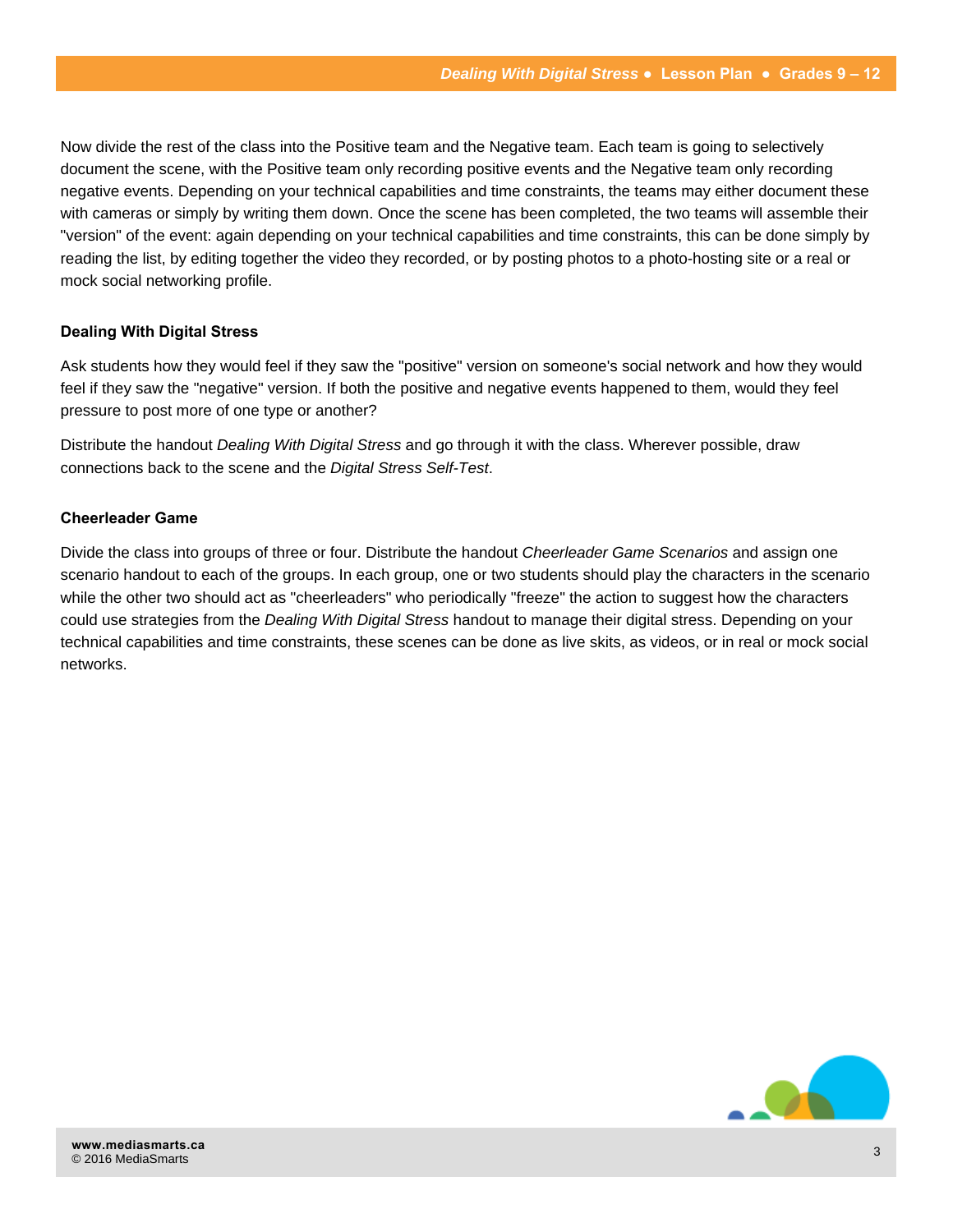## **Digital Stress Self-Test**

*Digital stress* means stress that we have from using digital devices (such as phones, computers, game consoles, etc.) and digital media (such as social networks, games, messenger apps, etc.)

Professor Firdaus Dhabhar at the Stanford Center on Stress and Health defines stress as "a constellation of events that begins with a stimulus or challenge—a stressor—that is detected by the brain which activates the fight-or-flight systems in the body—the biological stress response." *Short-term stress* can be a useful thing: it can give us better physical or mental performance when we're in danger or a lot is at stake. But *long-term stress*, when we stay stressed for long periods without time to rest or relax, can have a lot of negative effects like increasing the risk of depression.

Take the quiz below to see how much digital stress you're under. Check the box next to each statement that you feel is true of you, then count up your score out of 25. Don't worry – you won't have to share your score or your specific responses with anybody.

- $\Box$  I could not guess how many times I check my social media (Twitter, Instagram, Snapchat, etc.) in a day.
- $\Box$  I find it stressful to go a long time (like a class period) without checking my social media.
- $\Box$  I could not quess how much time I spend playing online games in a week.
- $\Box$  I worry about what other people will think or say about me if I go a long time without posting on my social media or without playing online games.
- $\Box$  I have missed out on in-person experiences with my friends and family because I was checking social media or playing games.
- $\Box$  I have been late for appointments with my friends or family because I was checking social media or playing games.
- $\Box$  I have been late for school assignments because I was checking social media or playing games.
- $\Box$  I have thought that I heard or felt a notification (new post, reply, text, etc.) from my phone that wasn't really there.
- $\Box$  I have told myself I'll go to sleep after a post gets one more reaction.
- $\Box$  I have told myself I'll go to sleep after I get one more thing (a new level, an item, a badge, etc.) in an online game.
- $\Box$  I have gotten up in the night to check my phone.
- $\Box$  I often play games or check my social media when my parents think I am asleep.
- $\Box$  I keep track of how many photos or posts I am tagged in.
- $\Box$  I often compare my life to other people's based on what I see on social media.
- $\Box$  I have taken down a post because it didn't get enough likes or other responses.
- $\Box$  I have checked what other people are posting about an event (a party, a sports event, etc.) during that event.
- $\Box$  I have missed out on enjoying things because I was busy documenting them (taking pictures, posting about them, etc.).

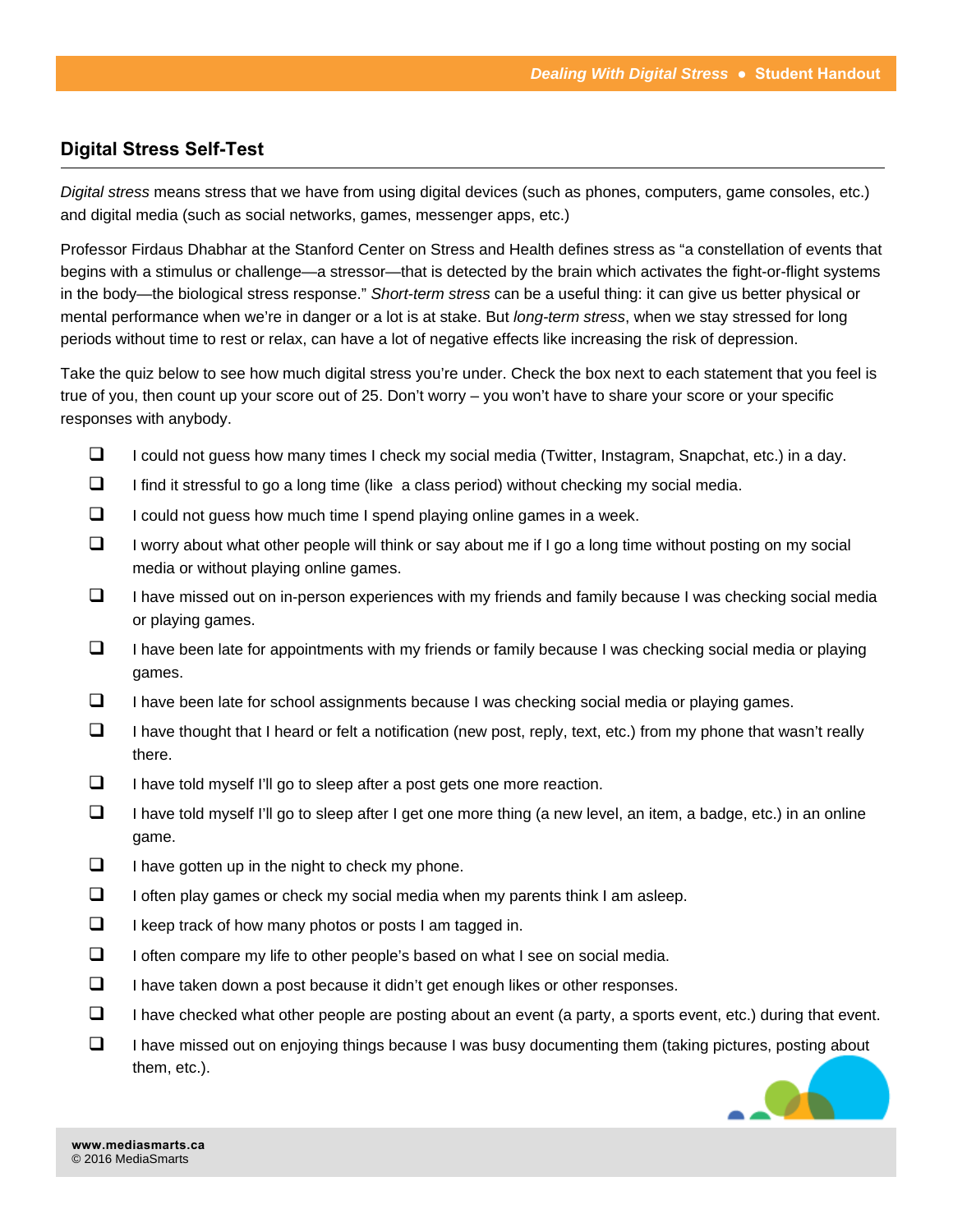- $\Box$  I often worry that my friends are having fun without me.
- $\Box$  I worry about missing out on my friends' inside jokes if I don't check my social media.
- $\Box$  I sometimes think my friends post things just to make me feel jealous or left out.
- $\Box$  I feel like I should only post things that are positive and make me look like I'm happy.
- $\Box$  I make sure to post to my social networks whenever something good happens to me.
- $\Box$  I have asked my friends to take down photos of me because I don't think I look good in them.
- $\Box$  I have posted provocative, offensive or revealing posts or photos because I knew they would get more reactions.
- $\Box$  There is a big difference between the person I am online and offline.

#### **Reflection**

Now that you've finished your self-test and added up your score, you're going to take *five minutes* to reflect quietly on what you think causes digital stress. Then you're going to do five minutes of "wild mind" writing starting with the phrase "Digital stress is".

#### **What is wild mind writing?**

Wild mind writing is a way of getting past your inner editor to what you really think and feel. The rules of wild mind writing are:

- 1. You will write for the whole five minutes.
- 2. Keep your hand moving. If you can't think of anything to write, rewrite the starting phrase ("digital stress is") until you start writing something else.
- 3. Don't stop to reread the line you have just written.
- 4. Don't delete or cross out anything you've written.
- 5. Don't worry about spelling, punctuation or grammar.

#### (Source: *Wild Mind* by Nathalie Goldberg)

You will *not* have to read what you've written, or share any part of it if you don't want to.

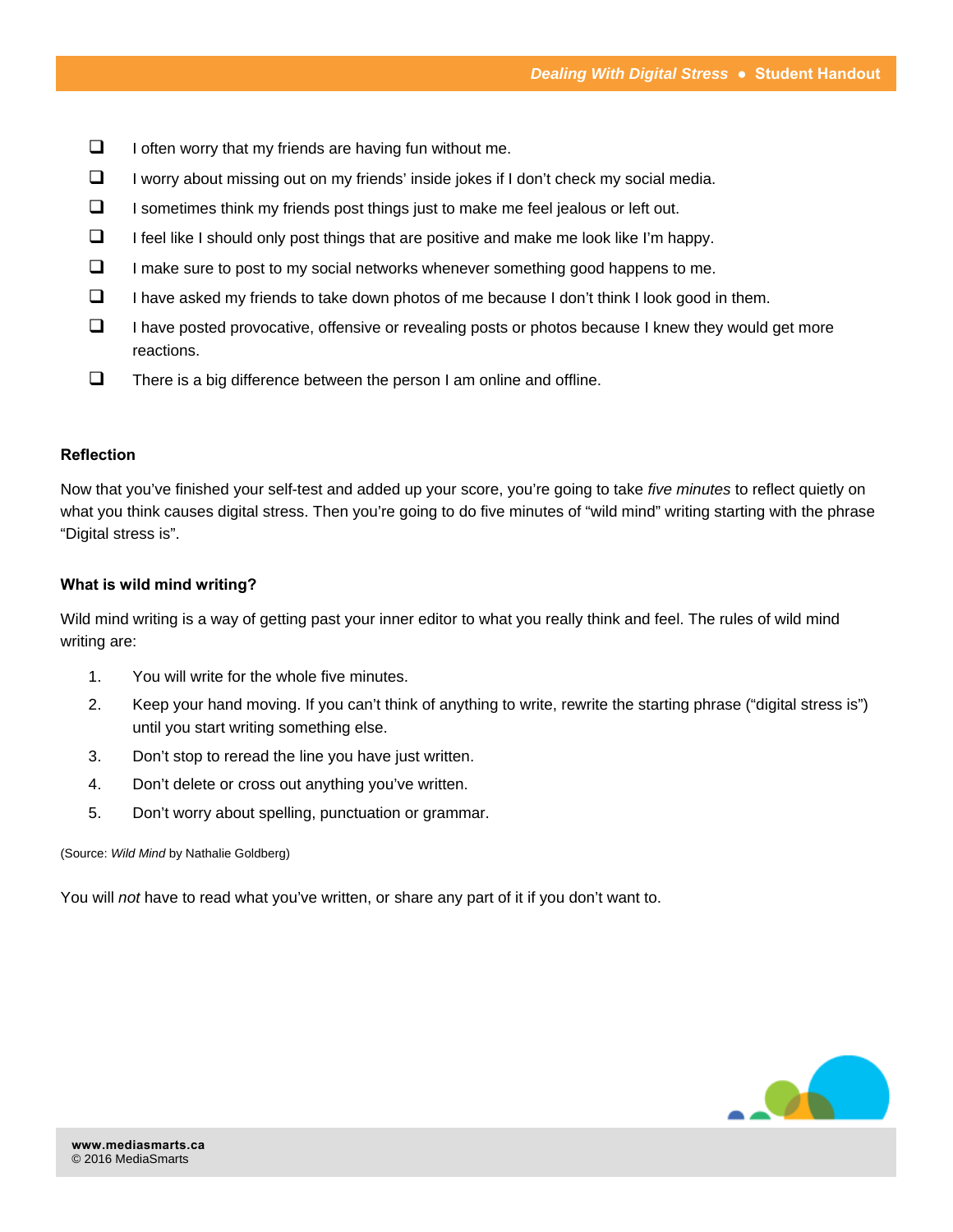# **Dealing With Digital Stress**

There are three main ways of dealing with digital stress. The first is through *time management:* if your time is better organized, your online life won't get in the way of other things you need to do. The second is through *changing your habits and attitudes* to make your digital life less stressful. Finally, it's important to *make time for rest and reflection* so that you aren't constantly under stress.

#### **Time Management**

- You can't do everything. Think about the things that are most important to you (School? Work? Family? Hobbies?) and make sure to put those *first*.
- Make a to-do list of things you *need* to do and use a planner to keep track of them. Prioritize the list by putting the most important things first.
- Put your digital devices to work *for* you by using calendar apps to remind you *before* things are supposed to be done.
- Decide *ahead of time* when you're going to check social media. Do it at specific times (every half hour, for example, or when you've finished a specific task) rather than whenever you feel like it. If going a long time without checking is hard for you, start by going a shorter time and then make it a bit longer every day.

## **Changing Habits and Attitudes**

- Don't compare yourself to people you see online including your friends. Remember that people usually just post their good news and their best pics online – and a lot of people edit their photos and use filters to make them look as good as possible.
- Be where you are, when you are. When you're doing something fun, enjoy it. Don't worry about getting pictures of it or worrying about what other people will think of it.
- Accept that you can't be there for everything even virtually. Trying to keep tabs on everything will just stress you out.
- Don't take it personally. Odds are, your friends aren't posting things to make you jealous: they're trying to make themselves and their lives look good, just like you.
- Be honest. You may feel like people expect you to only share positive things, but research has shown that people are actually happier – and get more emotional support from others – when they are honest about how they present themselves online.

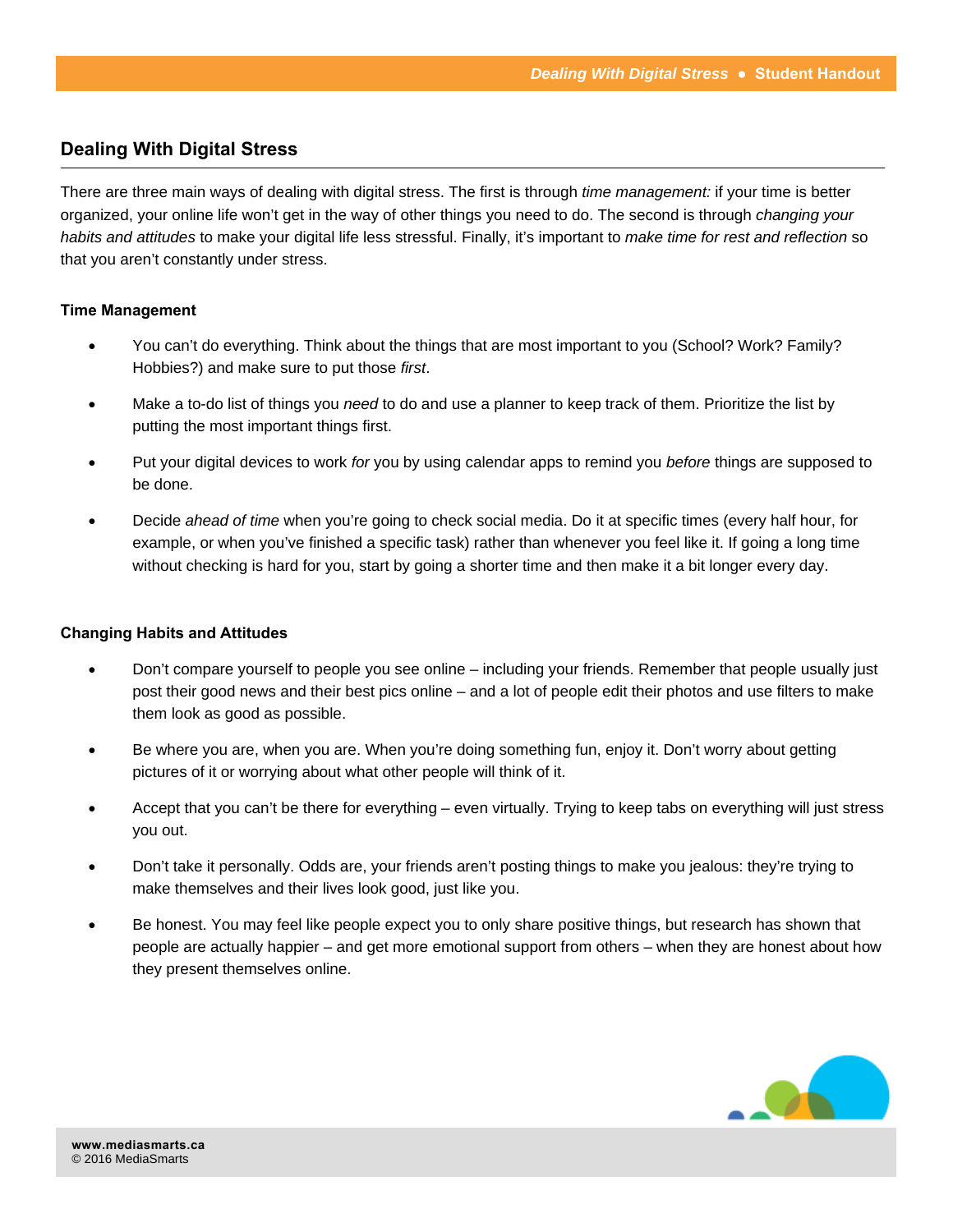#### **Making Time for Rest and Reflection**

- When you're not using your devices, turn off your notifications. You can't relax when your phone is always pinging or buzzing, or even when you're expecting it to.
- Play a game of "phone stack" with your friends: when you're hanging out together, everyone puts their phones (or any other digital device) in a pile. Whoever can last longest without picking theirs up wins!
- Log out of all your social networks and turn off your phone at bedtime totally off. Not only will you be better rested, but there's no chance of "sleep-texting" something silly or embarrassing!
- Schedule time when you're awake but not using social media. Research has shown that even ten minutes of "unitasking" – doing things like going for a walk, exercising, or spending time with a friend – can do a lot to relieve stress.
- Take an occasional vacation from social media and digital devices. If that sounds hard for you, start with one day a month and try to work up to one day a week or more.

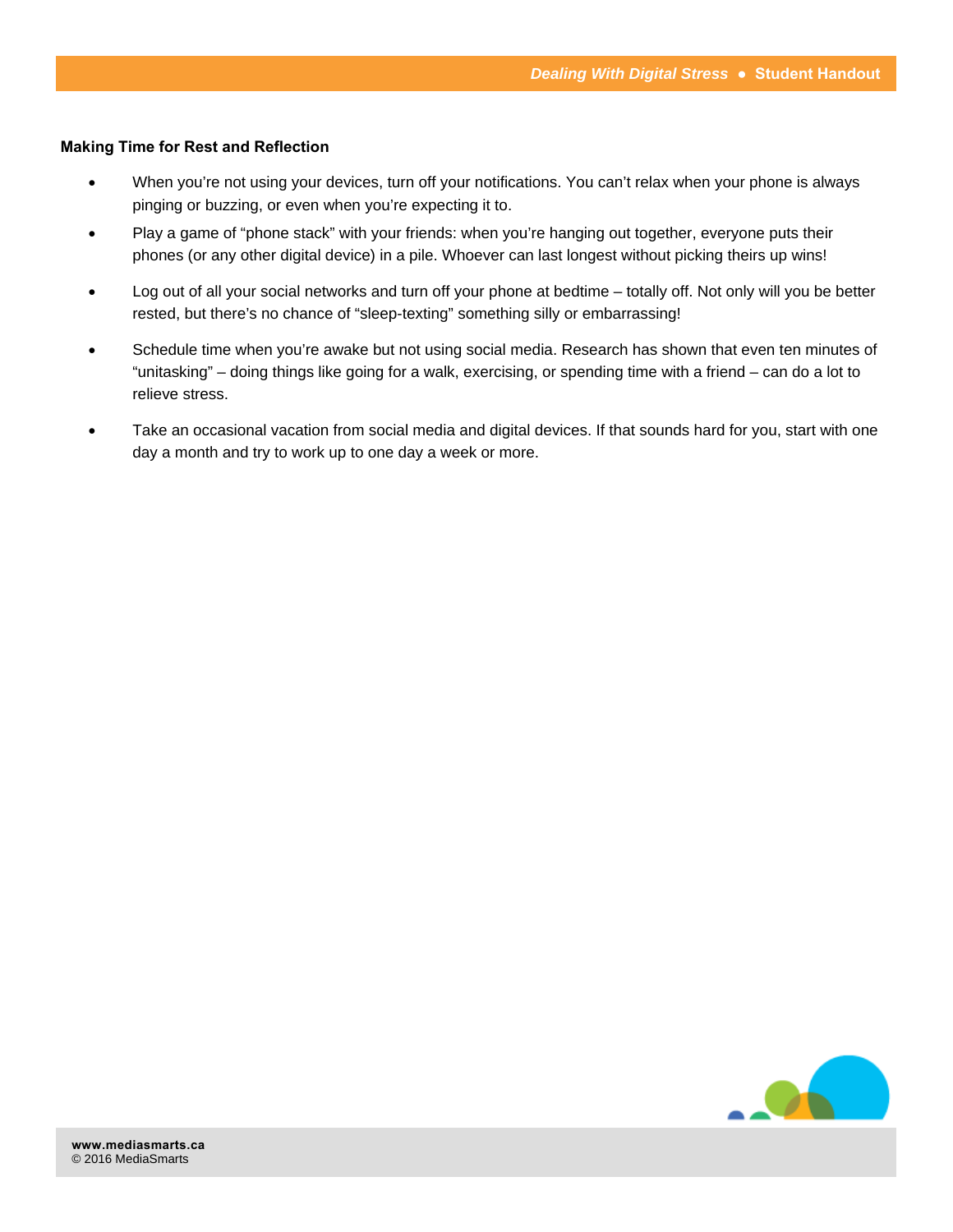## **The Cheerleader Game – Scenario One**

This exercise is a version of the improv game "Freeze". One or more of you will be acting out the scenario below, while the rest of your group will be "cheerleaders" who can freeze or rewind the action and suggest how to use some of the strategies we've learned to help deal with the issues the characters are facing.

You take a photo of yourself that you really like and post it to your Instagram account. After an hour you check to see how your friends have responded and it's only gotten three likes. It's your favourite picture of yourself ever, but you feel embarrassed that it's gotten so few likes and think about taking it down.

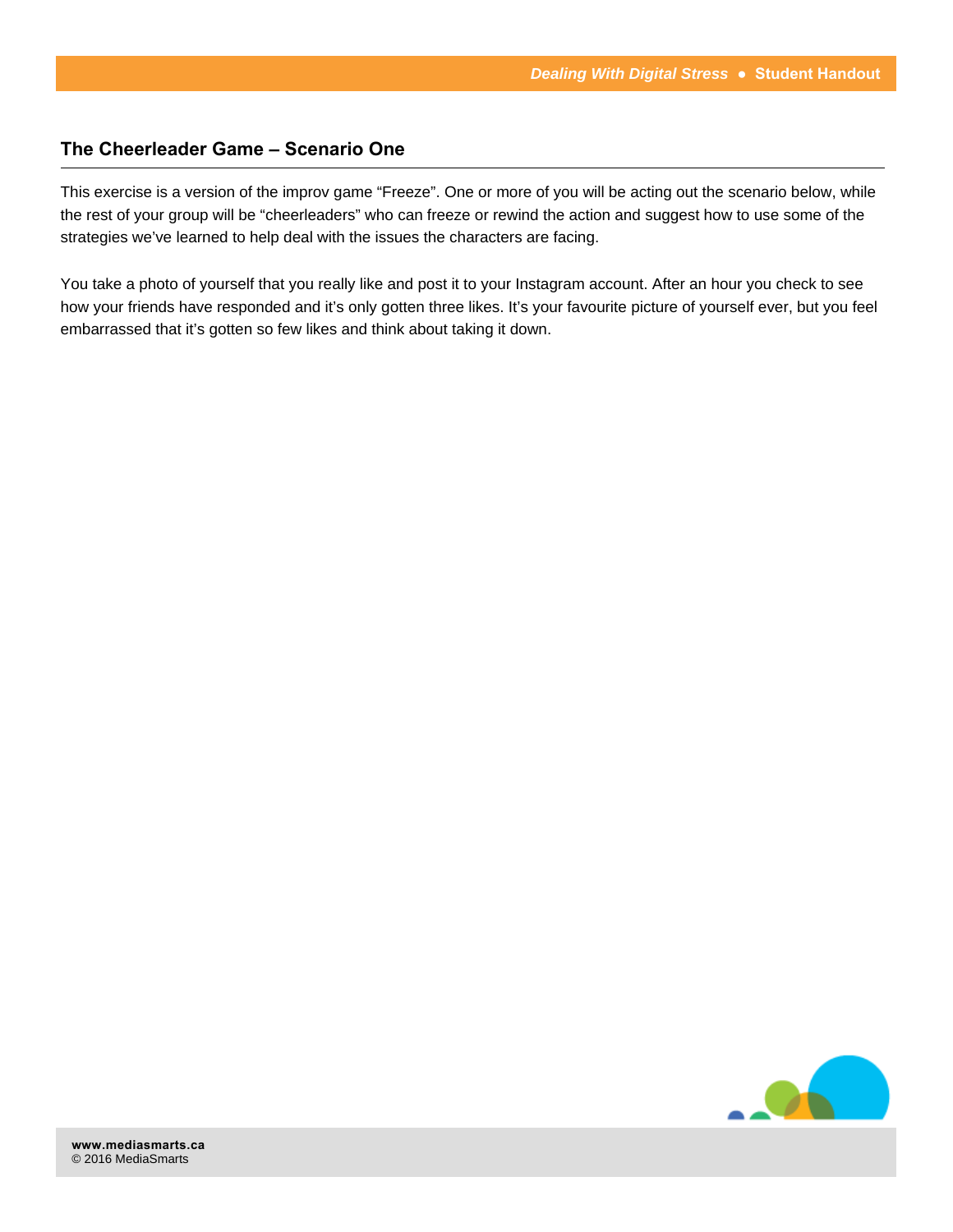## **The Cheerleader Game – Scenario Two**

This exercise is a version of the improv game "Freeze". One or more of you will be acting out the scenario below, while the rest of your group will be "cheerleaders" who can freeze or rewind the action and suggest how to use some of the strategies we've learned to help deal with the issues the characters are facing.

Right before exam time you get asked to become the new team leader in your favourite online game. You need to study but you also feel like you'd be letting down your team members if you cut back on your playing time.

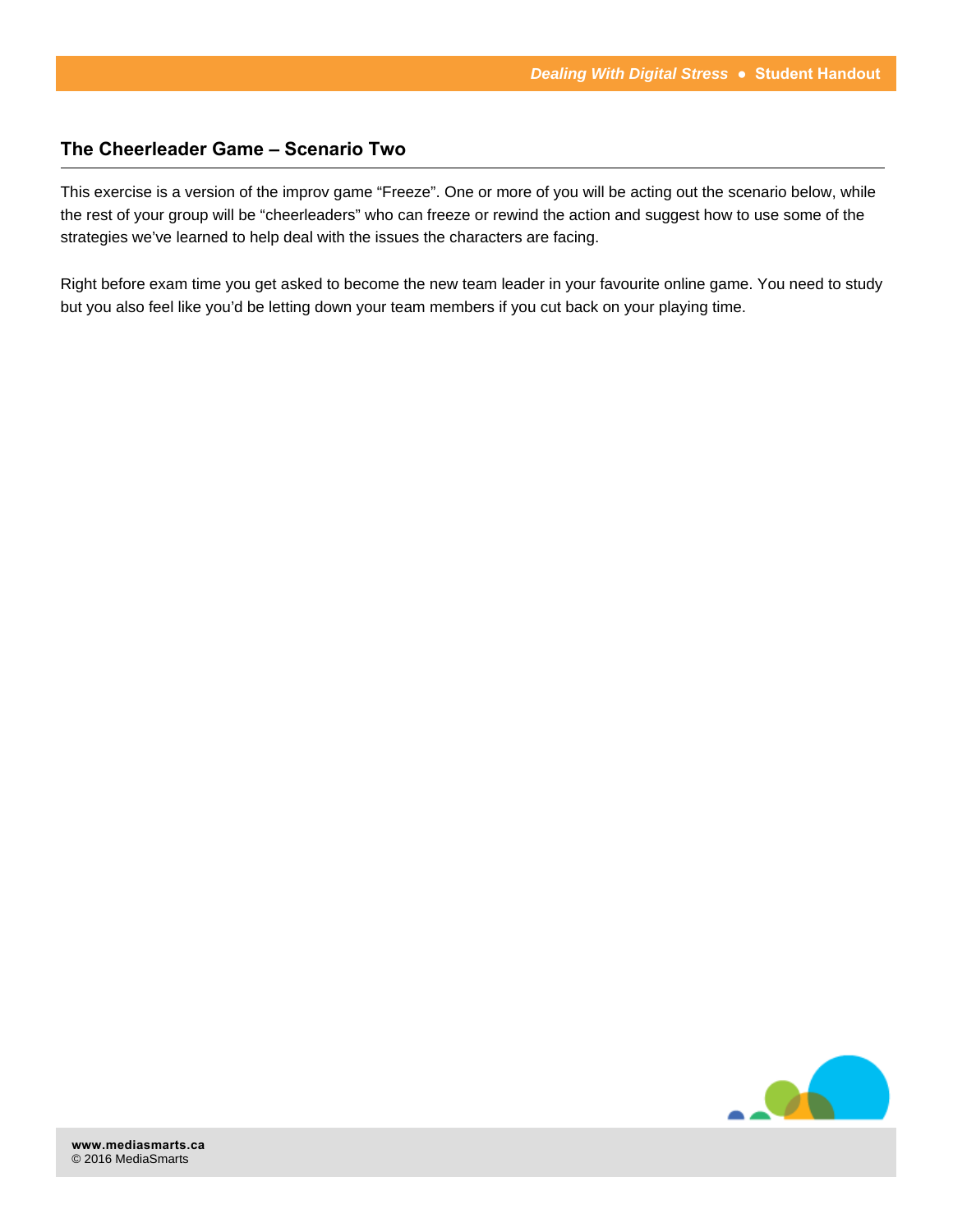## **The Cheerleader Game – Scenario Three**

This exercise is a version of the improv game "Freeze". One or more of you will be acting out the scenario below, while the rest of your group will be "cheerleaders" who can freeze or rewind the action and suggest how to use some of the strategies we've learned to help deal with the issues the characters are facing.

Two of you are going to a big new movie on opening night. One of you gets annoyed with the other because s/he keeps texting other friends who are seeing the movie and checking the movie's hashtag on Twitter to see what other people are posting about it.

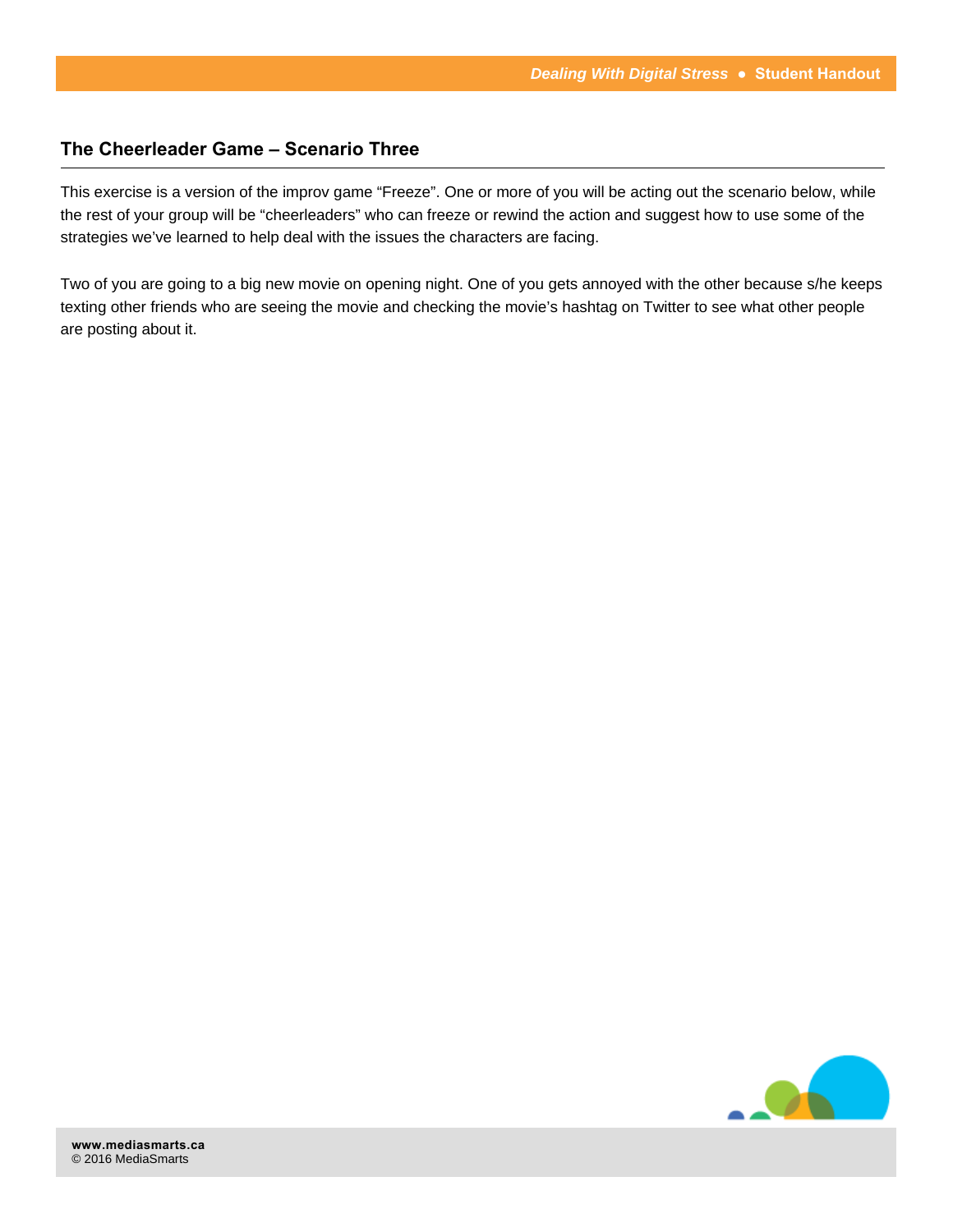## **The Cheerleader Game – Scenario Four**

This exercise is a version of the improv game "Freeze". One or more of you will be acting out the scenario below, while the rest of your group will be "cheerleaders" who can freeze or rewind the action and suggest how to use some of the strategies we've learned to help deal with the issues the characters are facing.

Your parents take you on a surprise camping trip. You forget to post about it on your social media before you leave and after two days you start to worry about what your friends are saying about you, because you've never gone two days without posting something before.

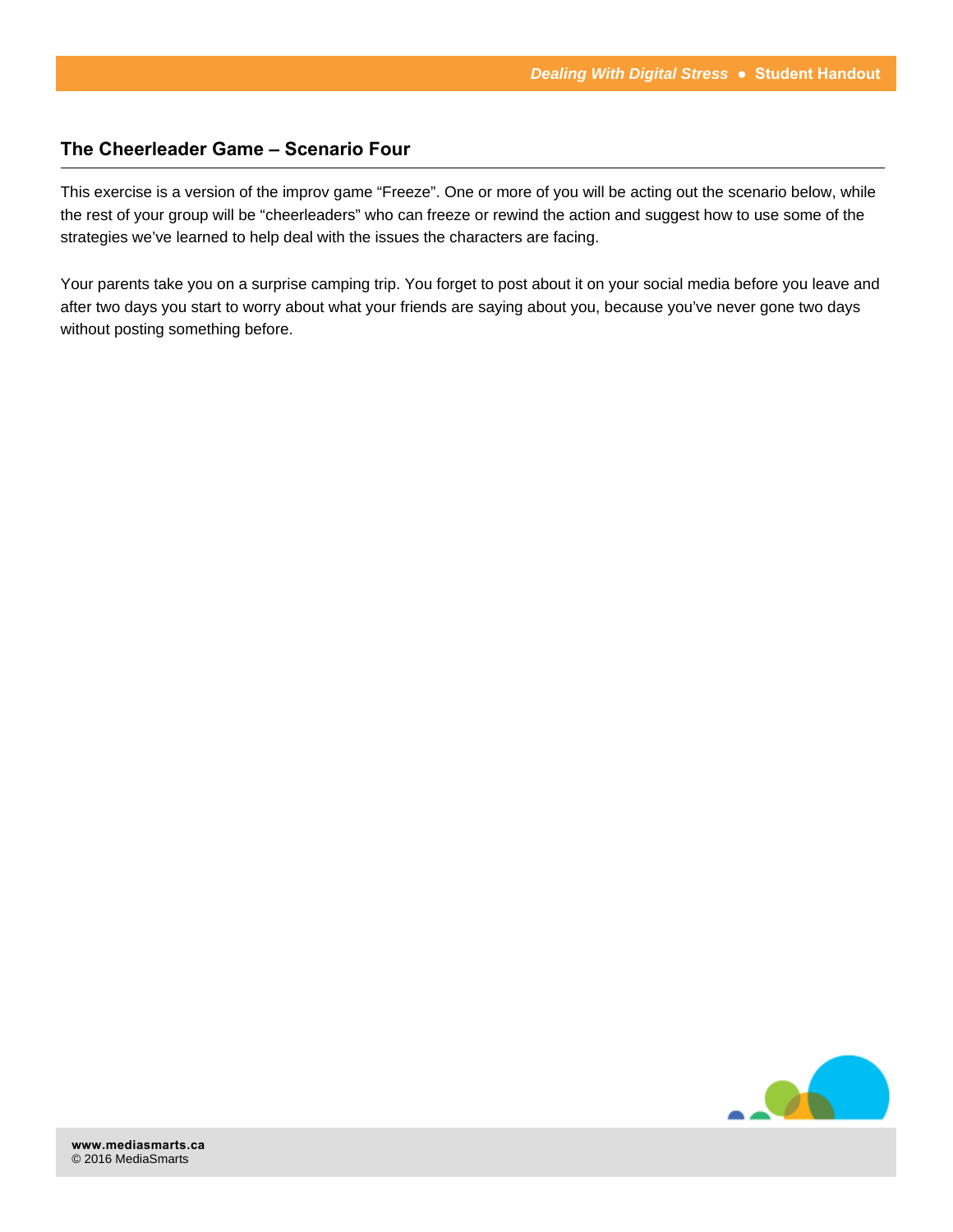## **The Cheerleader Game – Scenario Five**

This exercise is a version of the improv game "Freeze". One or more of you will be acting out the scenario below, while the rest of your group will be "cheerleaders" who can freeze or rewind the action and suggest how to use some of the strategies we've learned to help deal with the issues the characters are facing.

Your friend tags you in a photo that was taken at a party. Your friend looks great, but you're in the photo too and you look terrible! Your friend loves the photo but you really want him/her to take it down.

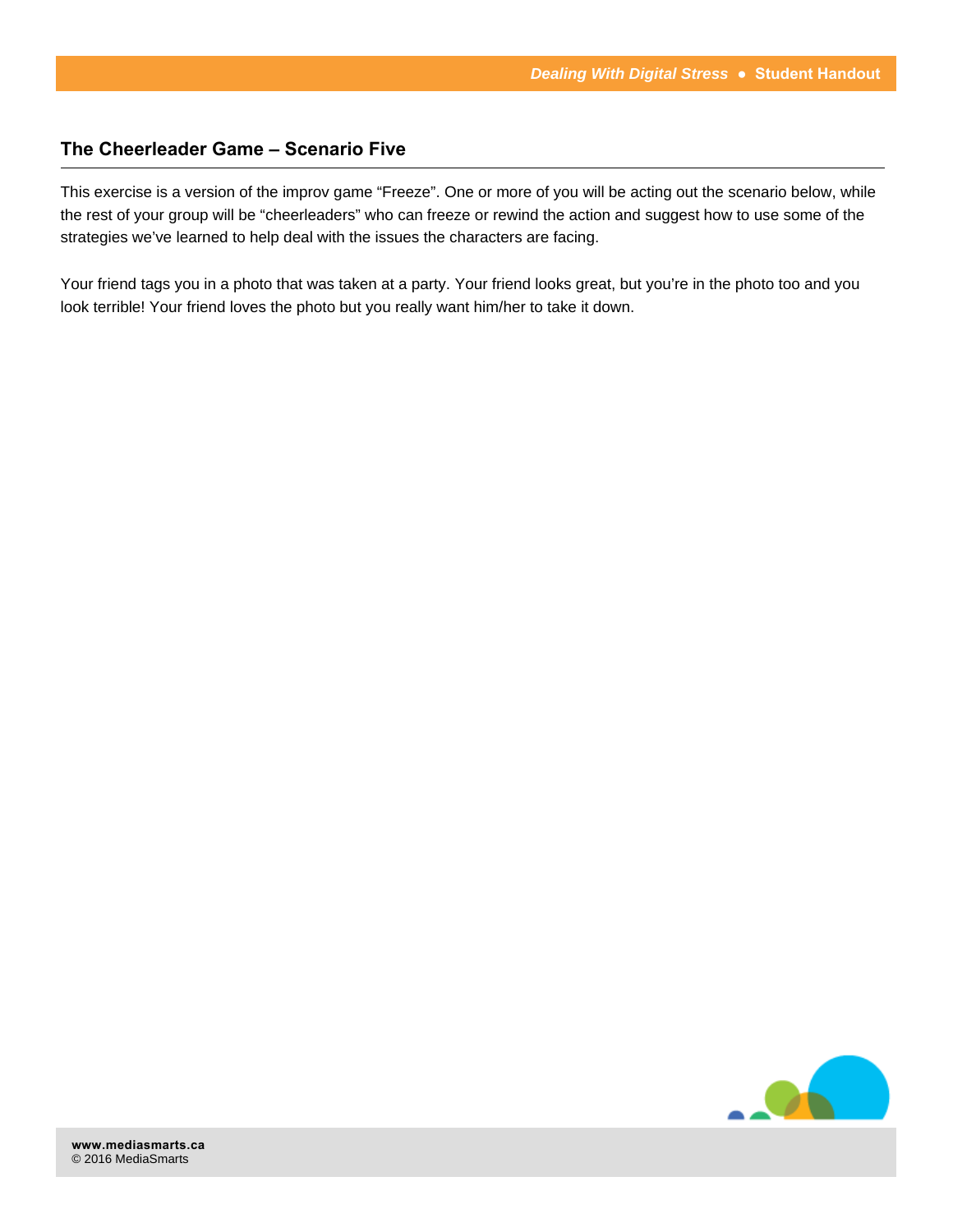## **The Cheerleader Game – Scenario Six**

This exercise is a version of the improv game "Freeze". One or more of you will be acting out the scenario below, while the rest of your group will be "cheerleaders" who can freeze or rewind the action and suggest how to use some of the strategies we've learned to help deal with the issues the characters are facing.

You check your social media in the morning and see that all of your friends are posting about going out for pizza together the night before – without you. You couldn't go because you were working, but you still feel sort of like they're teasing you by posting about how great it was.

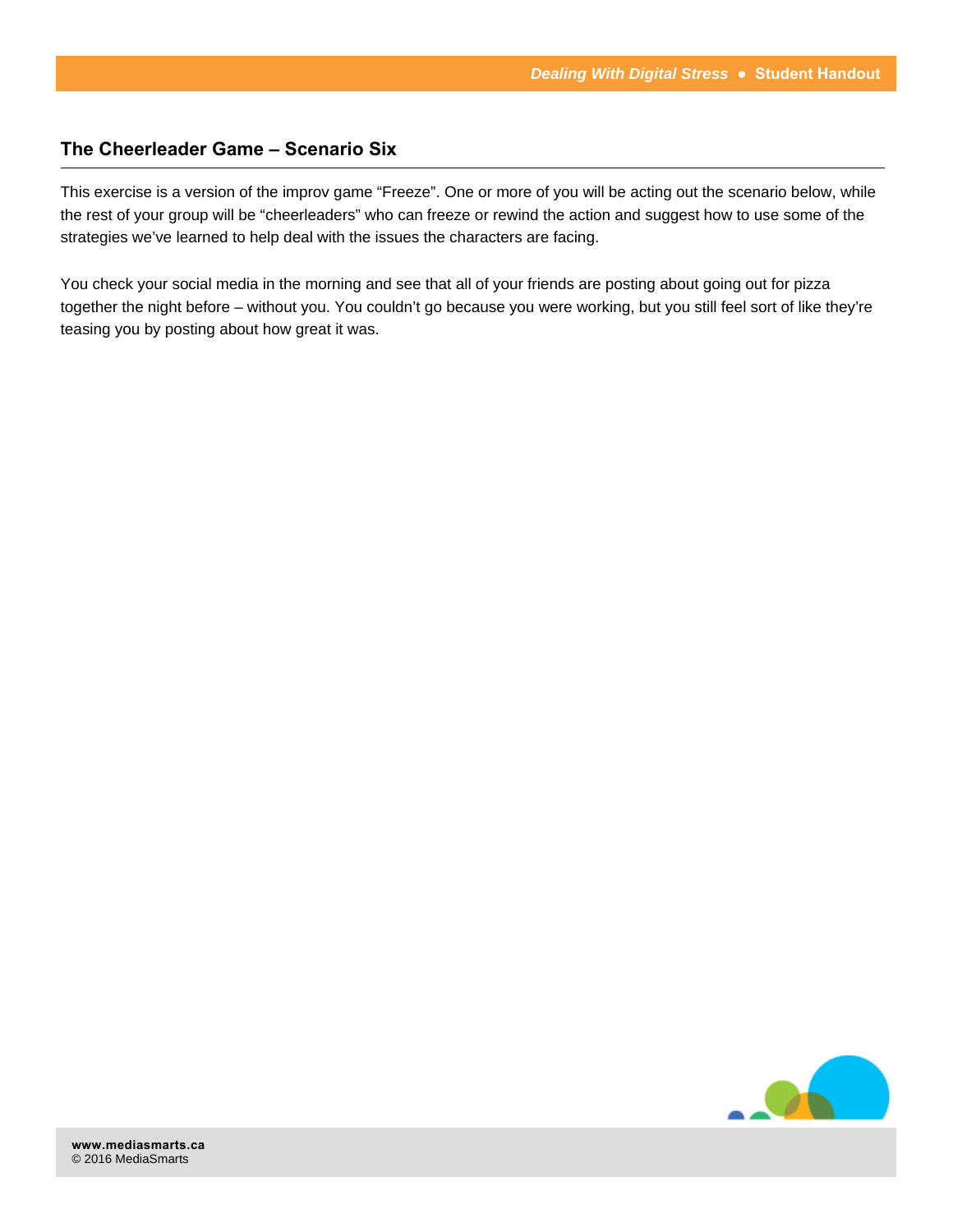## **The Cheerleader Game – Scenario Seven**

This exercise is a version of the improv game "Freeze". One or more of you will be acting out the scenario below, while the rest of your group will be "cheerleaders" who can freeze or rewind the action and suggest how to use some of the strategies we've learned to help deal with the issues the characters are facing.

You just got the new expansion for your favourite game and the first mission is really long. You don't want to quit for the night without finishing it, though, so you stay up late and wind up oversleeping and being late for school the next morning.

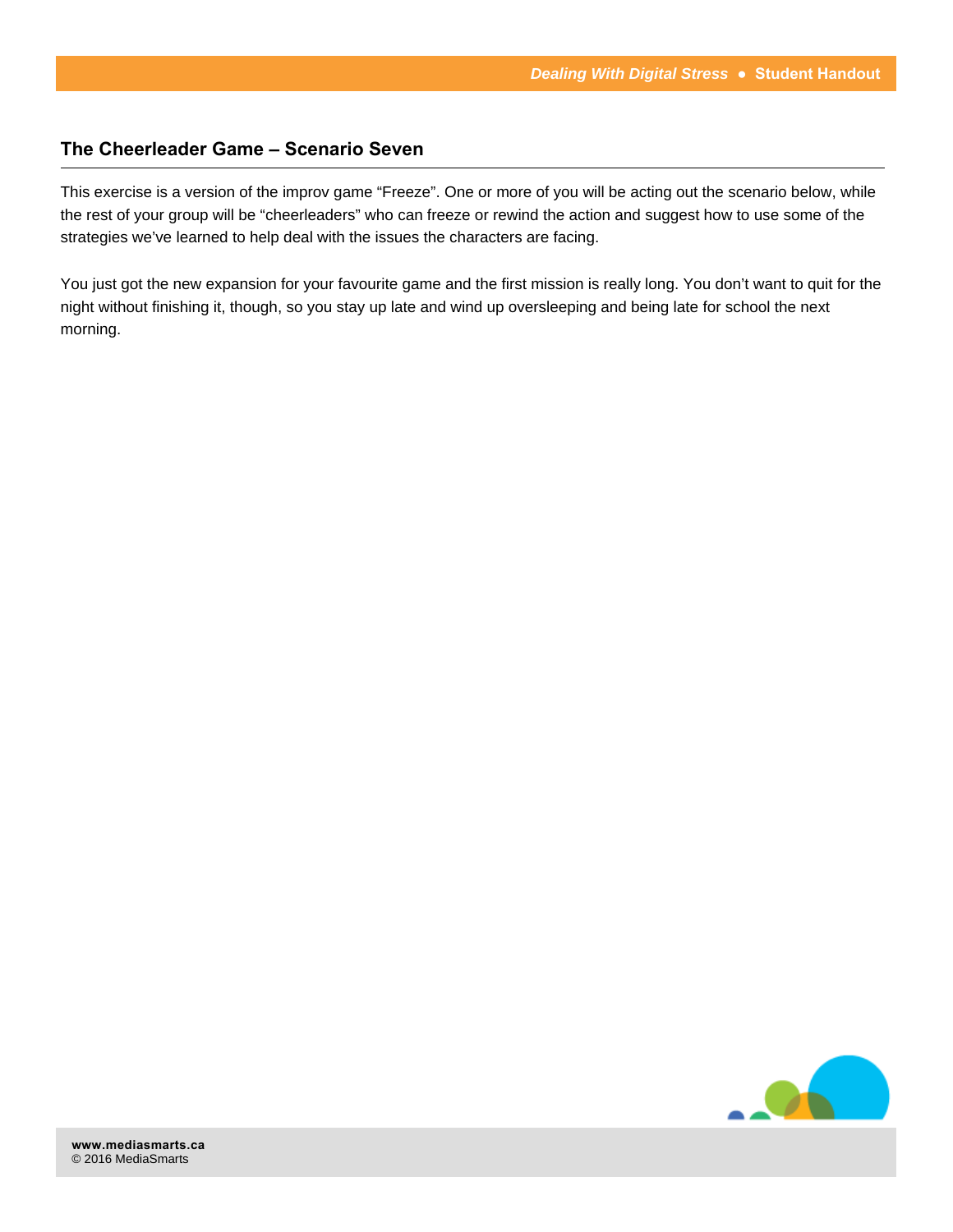## **The Cheerleader Game – Scenario Eight**

This exercise is a version of the improv game "Freeze". One or more of you will be acting out the scenario below, while the rest of your group will be "cheerleaders" who can freeze or rewind the action and suggest how to use some of the strategies we've learned to help deal with the issues the characters are facing.

You and a friend are supposed to work on a project together for school. The problem is that another friend of yours is having a crisis and keeps texting you for advice, so you can't concentrate on doing your part of the project.

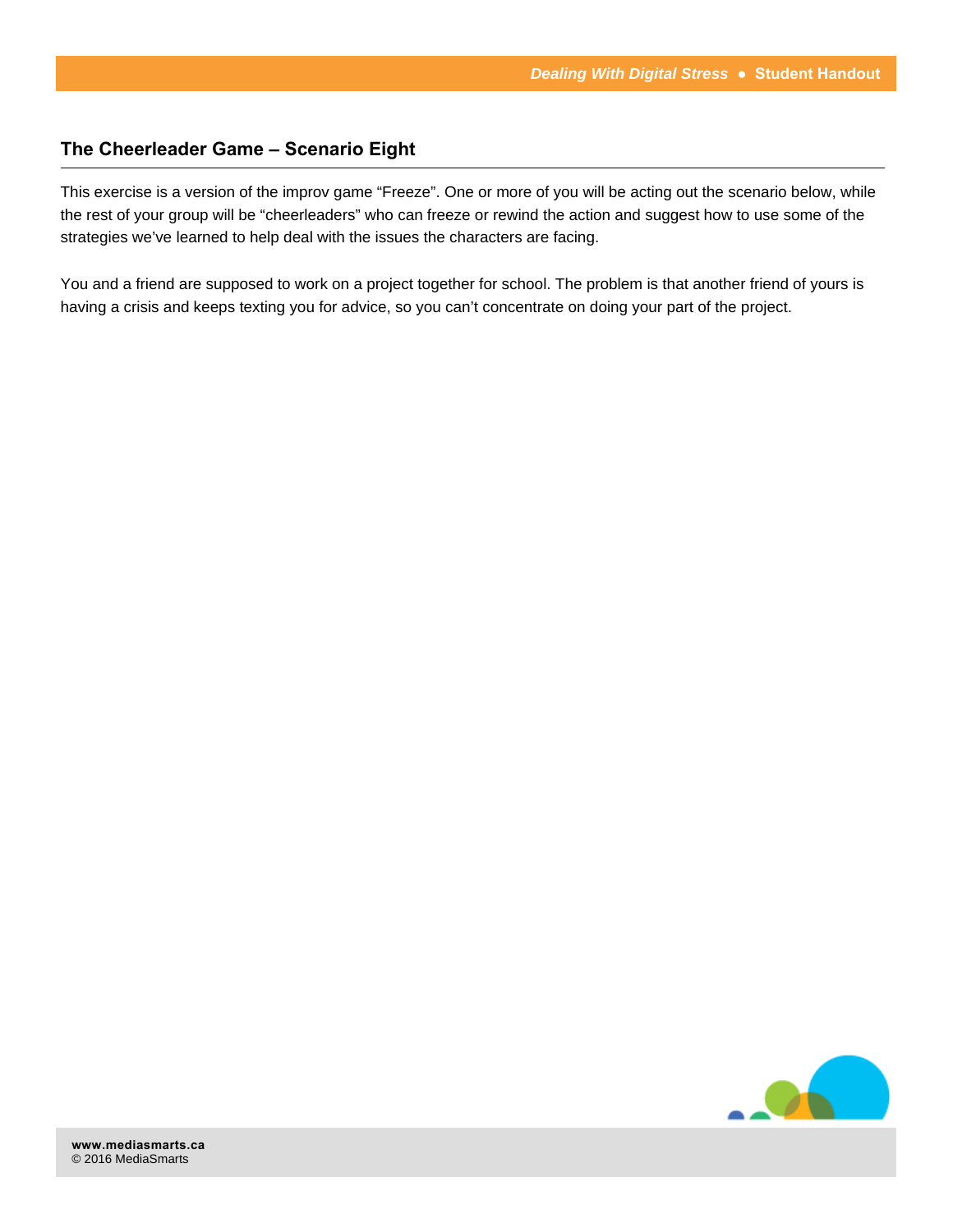## **The Cheerleader Game – Scenario Nine**

This exercise is a version of the improv game "Freeze". One or more of you will be acting out the scenario below, while the rest of your group will be "cheerleaders" who can freeze or rewind the action and suggest how to use some of the strategies we've learned to help deal with the issues the characters are facing.

You're feeling sad because you got a bad mark on a test, so you post a message asking your friends to cheer you up. When only a few of them reply, though, you feel worse than you did before.

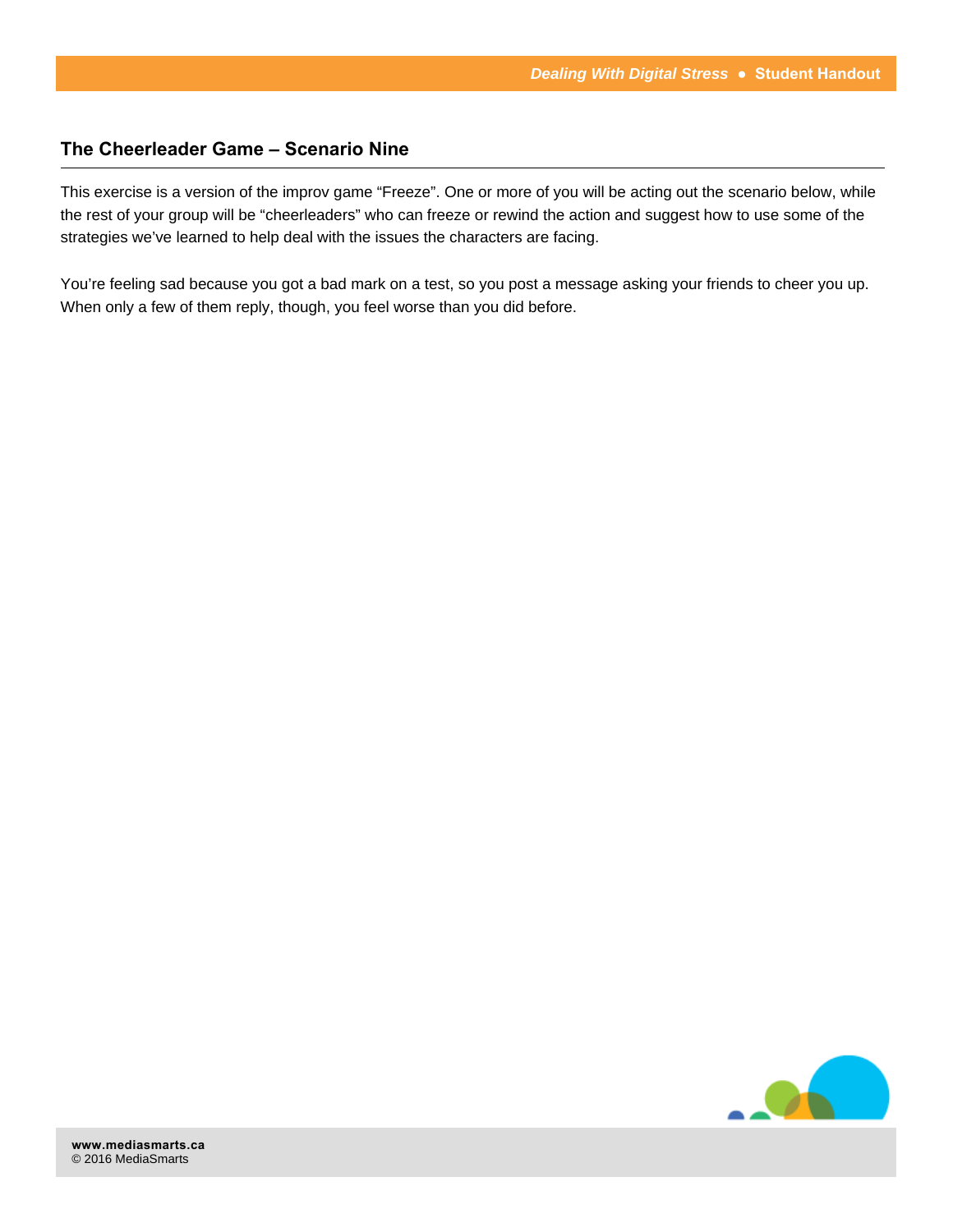## **The Cheerleader Game – Scenario Ten**

This exercise is a version of the improv game "Freeze". One or more of you will be acting out the scenario below, while the rest of your group will be "cheerleaders" who can freeze or rewind the action and suggest how to use some of the strategies we've learned to help deal with the issues the characters are facing.

You get really good news the morning before a test and post about it before class. During the test you keep feeling your phone buzzing as people respond to your post. Finally you can't resist it and check your notifications, but your teacher sees you and thinks you're cheating!

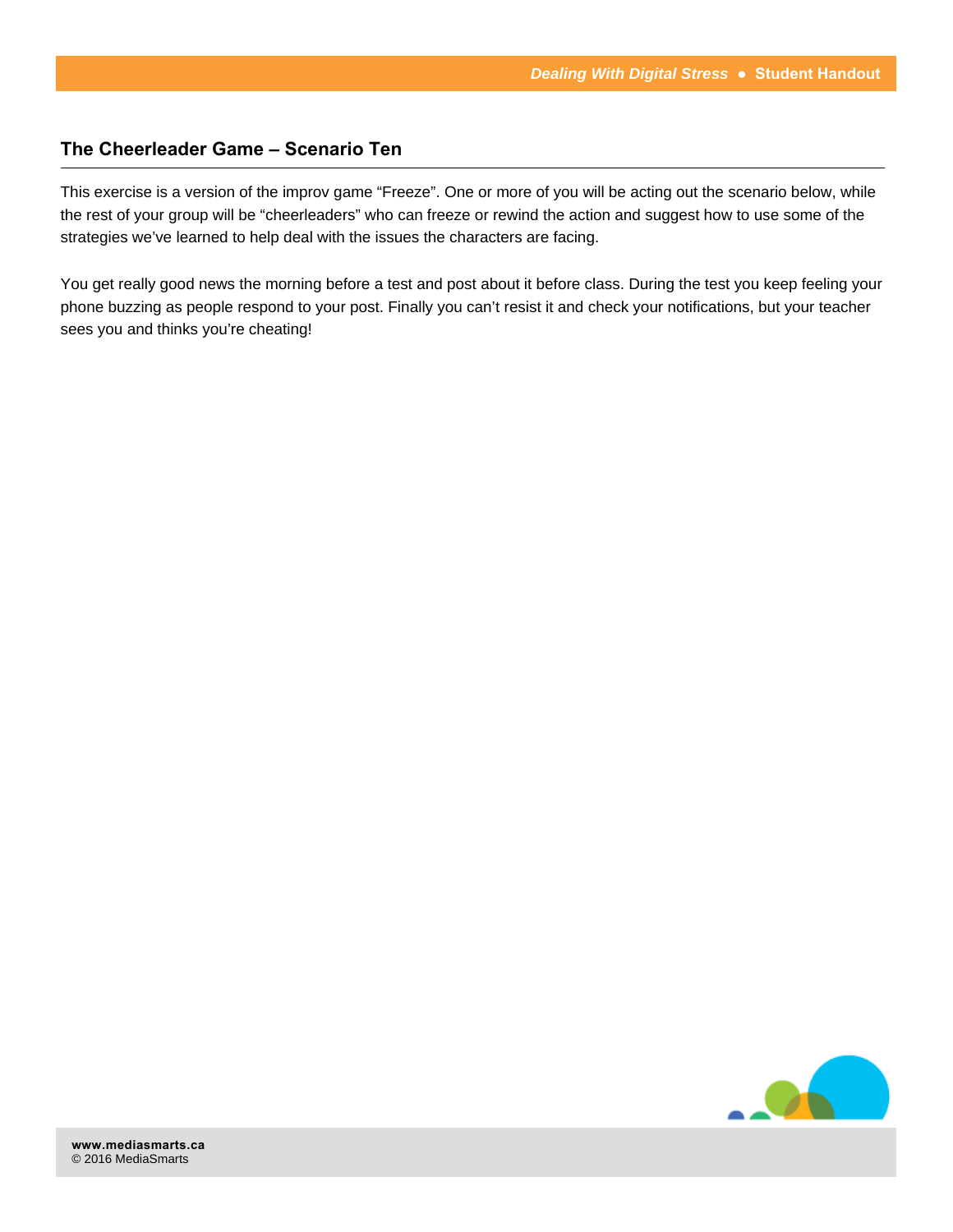## **The Cheerleader Game – Scenario Eleven**

This exercise is a version of the improv game "Freeze". One or more of you will be acting out the scenario below, while the rest of your group will be "cheerleaders" who can freeze or rewind the action and suggest how to use some of the strategies we've learned to help deal with the issues the characters are facing.

You and your best friend both go on trips for the summer. Your trip is fun, but when you check your friend's feed it seems like s/he's always having an amazing time, and you can't help feeling jealous.

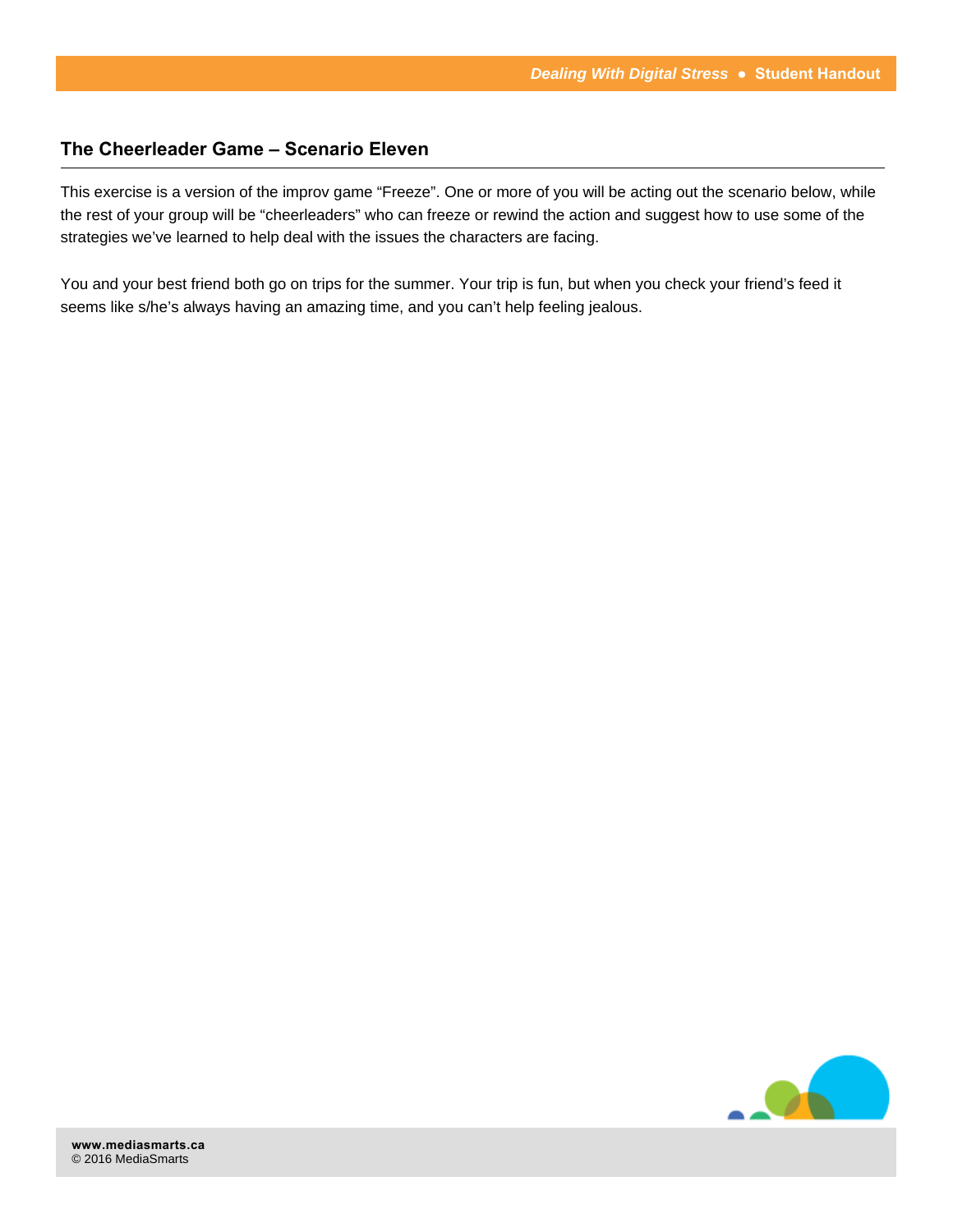# **Task Assessment Rubric: The Cheerleader Game**

|                                                                                            | <b>Learning Expectations</b>                                                  | <b>Achievement</b> |
|--------------------------------------------------------------------------------------------|-------------------------------------------------------------------------------|--------------------|
| <b>Use</b>                                                                                 | <b>Digital Health</b>                                                         | Insufficient (R)   |
| Skills and competencies that fall under                                                    | use media to promote healthy and responsible online                           | Beginning (1)      |
| "use" range from basic technical know-how                                                  | behaviour                                                                     | Developing (2)     |
| - using computer programs such as word                                                     | Making and Remixing:                                                          | Competent (3)      |
| processors, web browsers, email and other<br>communication tools - to the more sophisti-   | communicate information and ideas effectively to                              | Confident (4)      |
| cated abilities for accessing and using                                                    | multiple audiences using a variety of media and for-                          |                    |
| knowledge resources such as search en-                                                     | mats                                                                          |                    |
| gines and online databases and emerging                                                    |                                                                               |                    |
| technologies such as cloud computing.                                                      |                                                                               |                    |
| <b>Understand</b>                                                                          | Digital Health:                                                               | Insufficient (R)   |
| "Understand" includes recognizing how net-                                                 | show understanding of concepts relating to life bal-                          | Beginning (1)      |
| worked technology affects our behaviour                                                    | ance and digital health                                                       |                    |
| and our perceptions, beliefs and feelings                                                  | understand the dynamics of digital stress and how it                          | Developing (2)     |
| about the world around us.                                                                 | affects all of the people involved                                            | Competent (3)      |
| "Understand" also prepares us for a<br>knowledge economy as we develop infor-              | <b>Consumer Awareness:</b>                                                    | Confident (4)      |
|                                                                                            | understand how some online platforms encourage                                |                    |
| mation management skills for finding, eval-<br>uating and effectively using information to | unhealthy behaviours through multimedia (text, imag-                          |                    |
| communicate, collaborate and solve prob-<br>lems.                                          | es, audio, video)                                                             |                    |
|                                                                                            | show an understanding of the issues through their                             |                    |
|                                                                                            | creative work                                                                 |                    |
|                                                                                            | Making and Remixing:                                                          |                    |
|                                                                                            | show an understanding of the forms and techniques<br>of the medium and genre: |                    |
|                                                                                            | the chosen topic, issue and solution were clear                               |                    |
|                                                                                            | the product displayed an insight into a topic and opin-                       |                    |
|                                                                                            | ion                                                                           |                    |
|                                                                                            |                                                                               |                    |